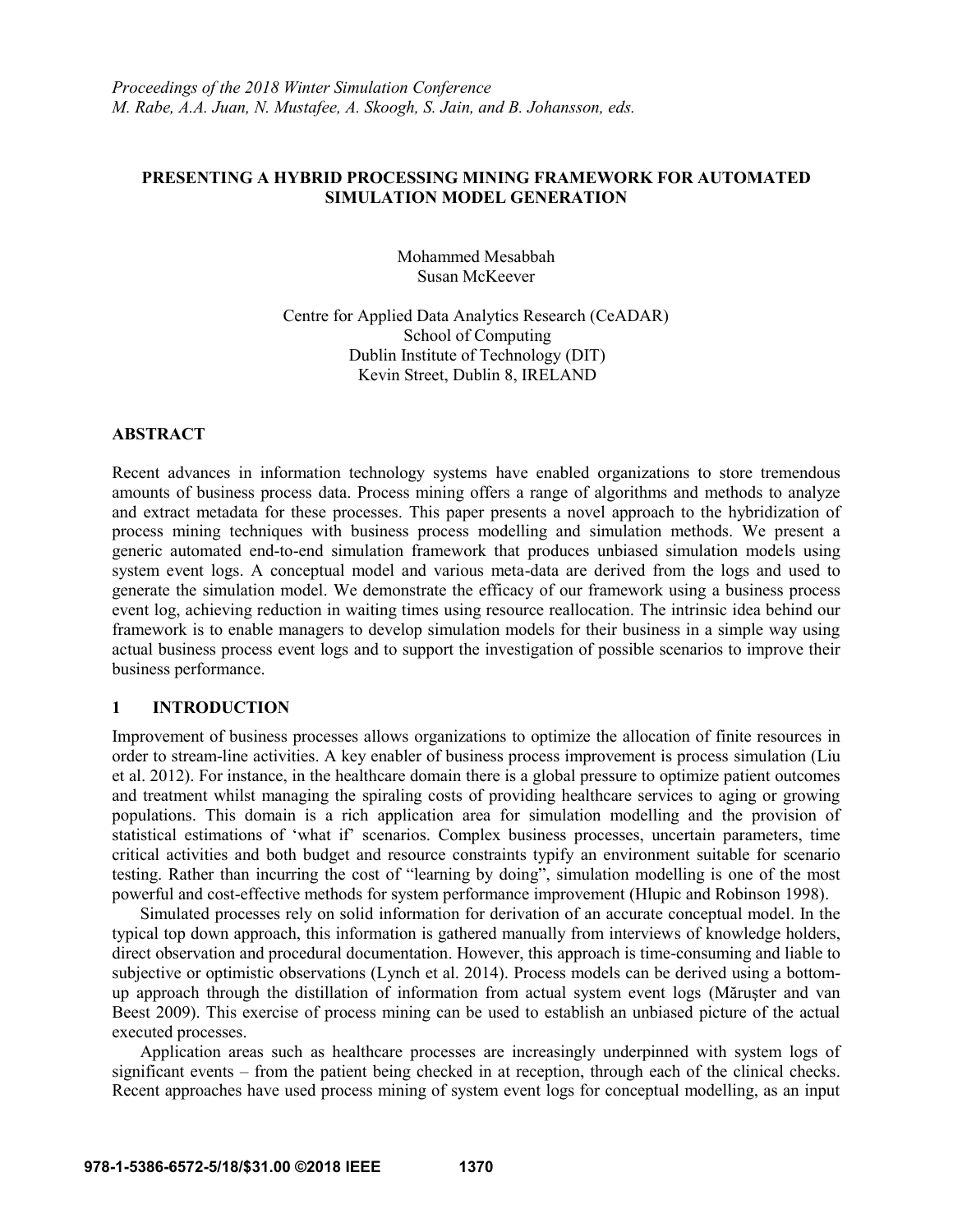to the for simulation modelling (Abohamad et al. 2017). This allows for the development of simulation models based on realistic representations of processes as logged by the underlying system logs.

The aim of this research is to present a generic and automated end-to-end simulation framework that produces an accurate unbiased simulation model. The model is based on a conceptual model and various metadata, both of which are derived from actual system recordings of process events. Various components are developed to parse system events log files and extract data for different perspectives of the business process, including agents' pathways, processing times, resources, rate of agents' arrival to system. This information is used as the input for generating a functional simulation model using a generic Discrete Event Simulation (DES) engine that is developed to serve as model builder. This model supports the execution of "what-if" scenarios on variations in resources, agents arrival patterns and/or process - in order to optimize the underlying processes through reduction of waiting times, queues lengths and higher system throughout. The framework is not restricted to a specific domain and could be applied in any domain that is suitable for DES simulation, with available system event logs.

This paper is structured as follows: Section 2 provides the background of the research topic through a literature review. Section 3 highlights the main components of the Auto-Simulation Model Builder (ASMB) framework with a higher level of details in its sub-sections. Finally, Section 4 provides an endto-end demonstration of the simulation model builder using a business process example based on event logs. We also execute "what-if" scenarios that reflect the framework capabilities. The conclusions of our work are presented in Section 5.

#### **2 LITERATURE REVIEW**

A variety of techniques are used in the domain of simulation modelling. In their review of simulation modelling in the healthcare domain, Katsaliaki and Mustafee (2011) identified Monte Carlo Simulation (MCS), Discrete-Event Simulation (DES), System Dynamics (SD) and Agent-Based Simulation (ABS) as the most widely used techniques. Each technique has a particular focus of simulation: MCS enables the testing of probability distributions for uncertain factors in the modelled system; DES models pre-defined systems with predictable interactions; ABS models the behavior of particular individual agents within a system where such agents have autonomous behavior; SD examines how the fundamental structure might influence the progressive behavior of a system including tangible elements and intangible elements (Taylor and Lane 1998). The success of these models is linked to the use of an accurate conceptual model upon which the simulation will be based.

It is suggested that hybridization across different methods and approaches will reduce the limitations of individual methods and increase their capabilities (Balaban et al 2014). This can be done by combining more than one paradigm from one category of techniques. For instance, multiple simulation paradigms are integrated into many simulation studies to leverage the models' capabilities for addressing complex problems (Mesabbah et al. 2016). Hybridization can be also used by combining paradigms from different categories of techniques. For example, researchers have investigated the integration between simulation techniques and optimization approaches to facilitate complex evaluation functions for the systems that are optimized (Figueira and Almada-Lobo 2014). Recently, as organisational information systems advance to store and generate increasingly large volumes of data, scholars have been encouraged to explore the integration between data and process mining and modelling and simulation techniques (Măruşter and van Beest 2009). Such hybridization can help to shorten the simulation model development life cycle and overcome the problems that are usually encountered during the data collection and analysis phases.

Process mining has emerged since the early 2000s for the development of accurate unbiased conceptual models. The practice of process mining attempts to reconstruct complete process models from data logs containing real process execution data (Tiwari et al 2008). Through the mining of events logs, accurate portrayals of activities and events can be derived, thus providing a solid basis for overlaying simulation techniques. Măruşter and van Beest (2009) proposed a methodology to use the outputs of process mining as an input to simulation. Their approach provided detailed work of process flow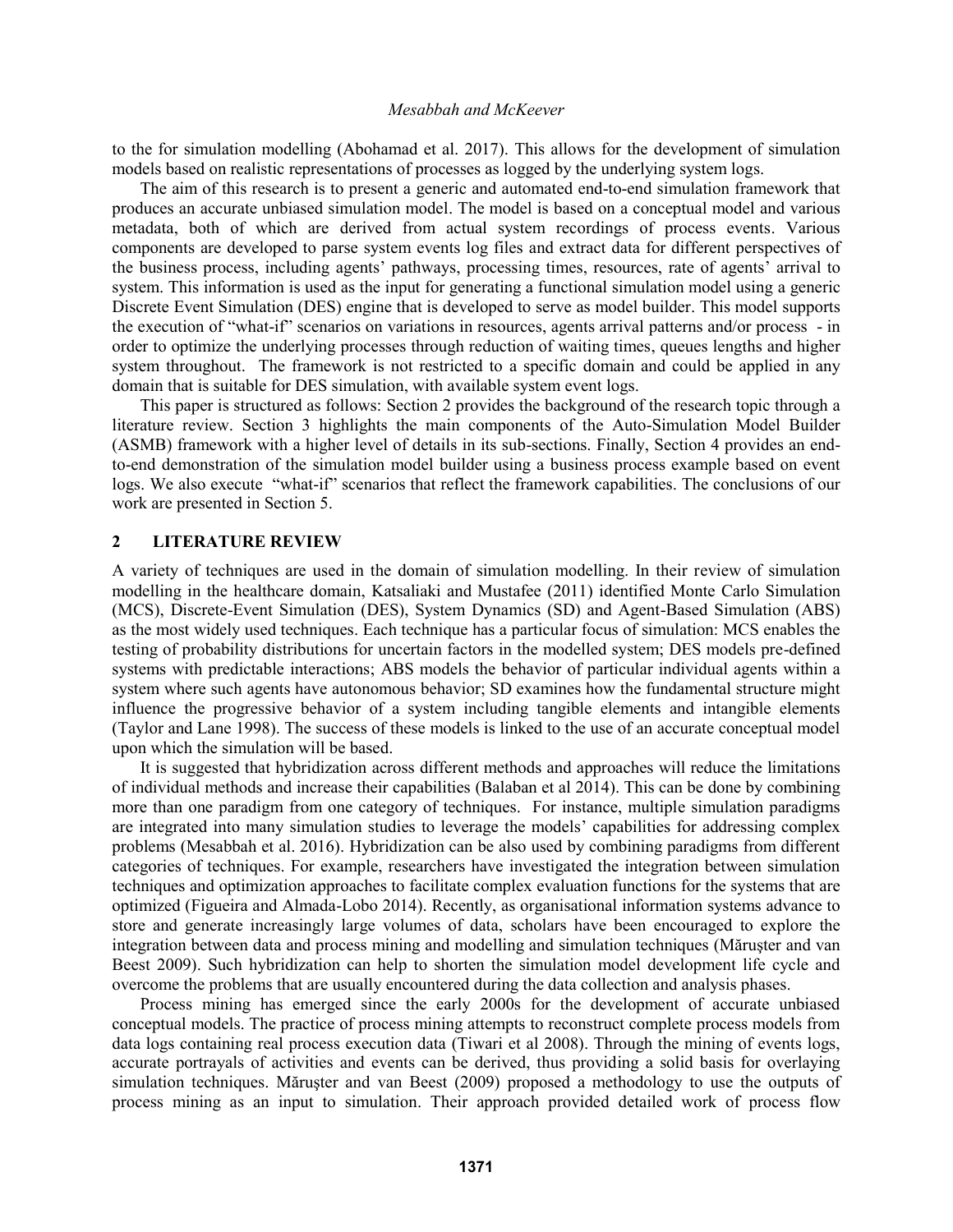derivations from mined event logs, and comparative performance of the "as-is" and "to-be" business processes. Liu et al. (2012) derived event graphs from process mining as a conceptual input to simulation models. They illustrated their method in a credit card scenario. Aguirre et al (2012) produced a higherlevel methodology for combining process mining with simulation modelling. Their evaluation focused on the domain of procurement processes in a university. Similarly, Abohamad et al (2017) used process mining of system event logs in a health care domain to derive a conceptual model, which was in turn used as the basis for setting up a simulation model.

The work in this paper elaborates on the previous efforts of integrating process mining algorithms with modelling and simulation techniques, in order to enhance and automate the simulation model building process. The proposed framework in this research provides an end-to-end automated simulation model builder. The framework supports high levels of flexibility and adaptability for the developed models because any changes in the process design or its parameters will be reflected in the system event logs and, hence, captured in the simulation model.

### **3 METHODOLOGY**

The Auto-Simulation Model Builder (ASMB) framework (Figure 1) contains two key components: 1) The process miner and 2) The data analyzer. The process miner reads the system events log data which are provided to the system in a pre-defined format. From these logs, the miner derives the underlying process map meta data, consisting of an activities preceding matrix and the associated resources. Using this meta data, the agent pathways are identified along with the existing set of resources and their specializations. On the left-hand side of the diagram, the second component - the data analyzer - uses the system events log data to extract the processing times for each activity, fitting them to the appropriate statistical distribution. In addition, it analyses agents' inter-arrival times in order to draw a statistical distribution for the agents arrival patterns. The ASMB uses the information provided by the two components in order to build the DES model for the system under investigation. This model can be used by the system stakeholders to run different scenarios and investigate their impact on the system KPIs. The following subsections explain each component of the ASMB in more detail.

For the purpose of this paper, the process mining algorithm developed by Janssenswillen and Depaire (2017) will be used for the process miner component. A synthetic events log dataset will be used to demonstrate the various components of the ASMB framework and to evaluate it. The dataset represents a business process of a system that consists of 8 activities, which are handled by 9 different resources with different assignment rules (Figure 3). The time length of the log data is 25 days with more than 19,000 executed events for 1438 unique objects (i.e., agents).

### **3.1 System Event Logs Data**

The events log data is the input for the process miner component and is required in order for the ASMB to work properly. It is a log file that will typically be generated by the IT systems of the organization. It consists of a set of transactions that record a series of events for specific objects (i.e., agents) within the system processes, and may include: 1) a reference for an activity within a process; 2) a reference to an object that was processed or served during this activity; 3) a reference to the resources used to perform this activity; 4) the associated event timestamp; 5) the activity instance state that may be either *start* or *complete* (van Dongen et al. 2005). Since each IT system has a unique format for storing its events log files, a generic format for event logs data tables is developed for the proposed ASMB. This format requires that the system events log data tables must have the set of fields as presented in Table 1. The events log files of any system can be extracted from its database and converted to comply with the required format of the ASMB. Table 2 shows an example of an events log involving 14 events, 5 activities and 4 resources for processing two objects.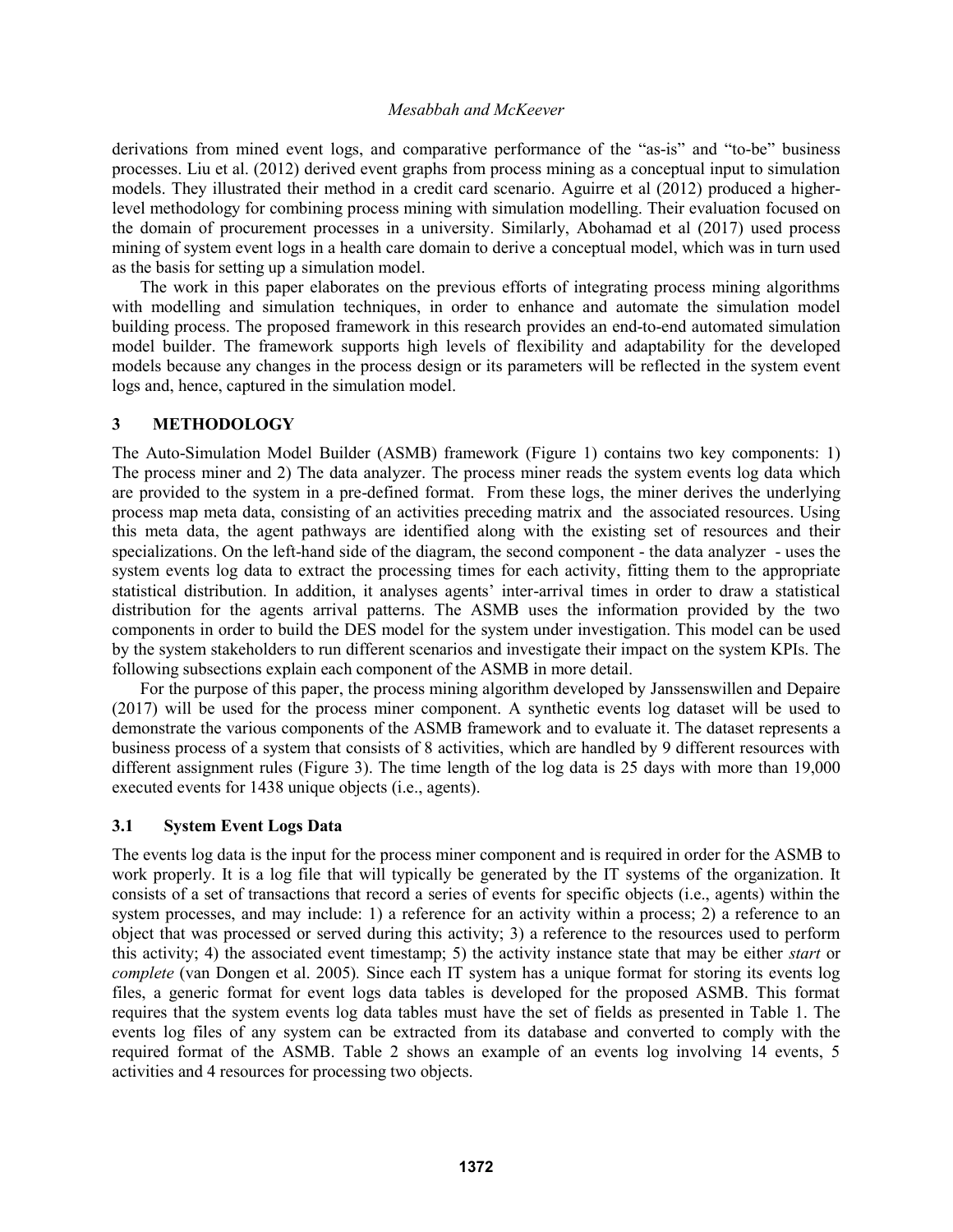

Figure 1: The ASMB Framework.

| Table 1: Events Log Data Format. |  |  |
|----------------------------------|--|--|
|----------------------------------|--|--|

| <b>Field Name</b>     | <b>Field Description</b>                                                                                                                                                                                           |
|-----------------------|--------------------------------------------------------------------------------------------------------------------------------------------------------------------------------------------------------------------|
| Object ID             | A unique ID for each object or agent that is being handled during an event. The agent differs<br>according to the system context, e.g., patients in healthcare system, cars in an auto<br>maintenance center, etc. |
| <b>Activity Name</b>  | Unique name for the activity that takes place during an event.                                                                                                                                                     |
| Activity<br>Instance  |                                                                                                                                                                                                                    |
| Id                    | A unique id for each activity instance.                                                                                                                                                                            |
| <b>Activity State</b> | A field that specifies the state of the activity instance of an event. The value for this field<br>could be either 'start' or 'complete' state.                                                                    |
| Resource ID           | The unique ID for the resource associated with the activity instance of an event.                                                                                                                                  |
| Time Stamp            | The date and time corresponding to the event occurrence time                                                                                                                                                       |

## **3.2 Process Miner Component**

The purpose of this component is to generate the process map. The process miner parses the system events log data and applies the process mining algorithm in order to identify the underlying process map along with the associated metadata (van der Aalst et al. 2007). This metadata includes information about the pathways that the agents follow throughout the system process map and the resources assignment to the different activities within the system.

## **3.2.1 Pathways Analysis**

The discovered process map represents the work flow within the system based on all the events that occurred and were recorded in the log file. It is a graph that consists of a set of nodes and a set of arcs, where the nodes represent the process activities and the arcs represent the preceding orders of the activities. The process map can be presented by either graph or matrix views as illustrated in Figure 2. The third column of the activity preceding matrix view in Figure 2.b is the count of objects (i.e., agents)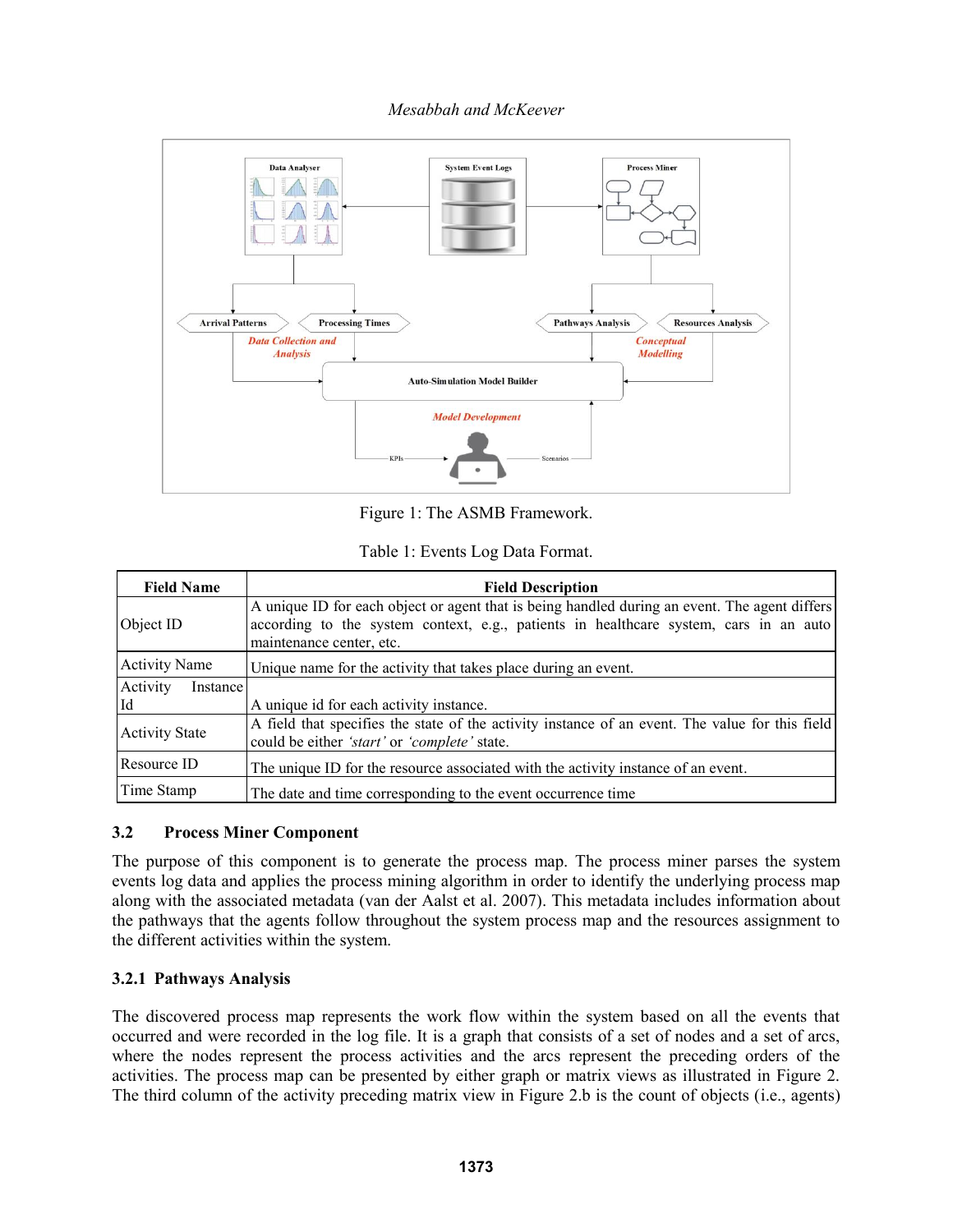that moved between any pair of antecedent and consequent activities. That number is also presented on the arcs of the graph view in Figure 2.a. Also, each activity node of the process map graph is labelled with the count of objects that passed through it.

| <b>Object Id</b> | <b>Activity Name</b> | <b>Activity Instance Id</b> | <b>Activity State</b> | <b>Resource ID</b> | <b>Time Stamp</b> |
|------------------|----------------------|-----------------------------|-----------------------|--------------------|-------------------|
| obj 1            | Activity 1           | 501                         | start                 | $Res_1$            | 02/01/2017 12:40  |
| obj 2            | Activity 1           | 502                         | start                 | $Res_2$            | 02/01/2017 12:50  |
| obj 2            | Activity 1           | 502                         | complete              | $Res_2$            | 02/01/2017 13:24  |
| obj 2            | Activity 2           | 1474                        | start                 | $Res_2$            | 02/01/2017 13:31  |
| obj 1            | Activity 1           | 501                         | complete              | $Res_1$            | 02/01/2017 13:32  |
| obj 1            | Activity 2           | 1001                        | start                 | $Res_1$            | 02/01/2017 13:33  |
| obj 2            | Activity 2           | 1474                        | complete              | $Res_2$            | 02/01/2017 13:57  |
| obj 2            | Activity 5           | 2231                        | start                 | $Res_4$            | 02/01/2017 14:02  |
| obj 1            | Activity 2           | 1001                        | complete              | $Res_1$            | 02/01/2017 14:14  |
| obj <sub>1</sub> | Activity 3           | 1238                        | start                 | $Res_3$            | 02/01/2017 14:18  |
| obj 2            | Activity 5           | 2231                        | complete              | Res 4              | 02/01/2017 14:37  |
| obj 1            | Activity 3           | 1238                        | complete              | Res 3              | 02/01/2017 14:42  |
| obj 1            | Activity 4           | 1735                        | start                 | $Res_1$            | 02/01/2017 14:45  |
| obj 1            | Activity 4           | 1735                        | complete              | $Res_1$            | 02/01/2017 15:18  |

Table 2: Events Log Data Sample.



Figure 2: Process Map Graph (a) and Matrix (b) Views.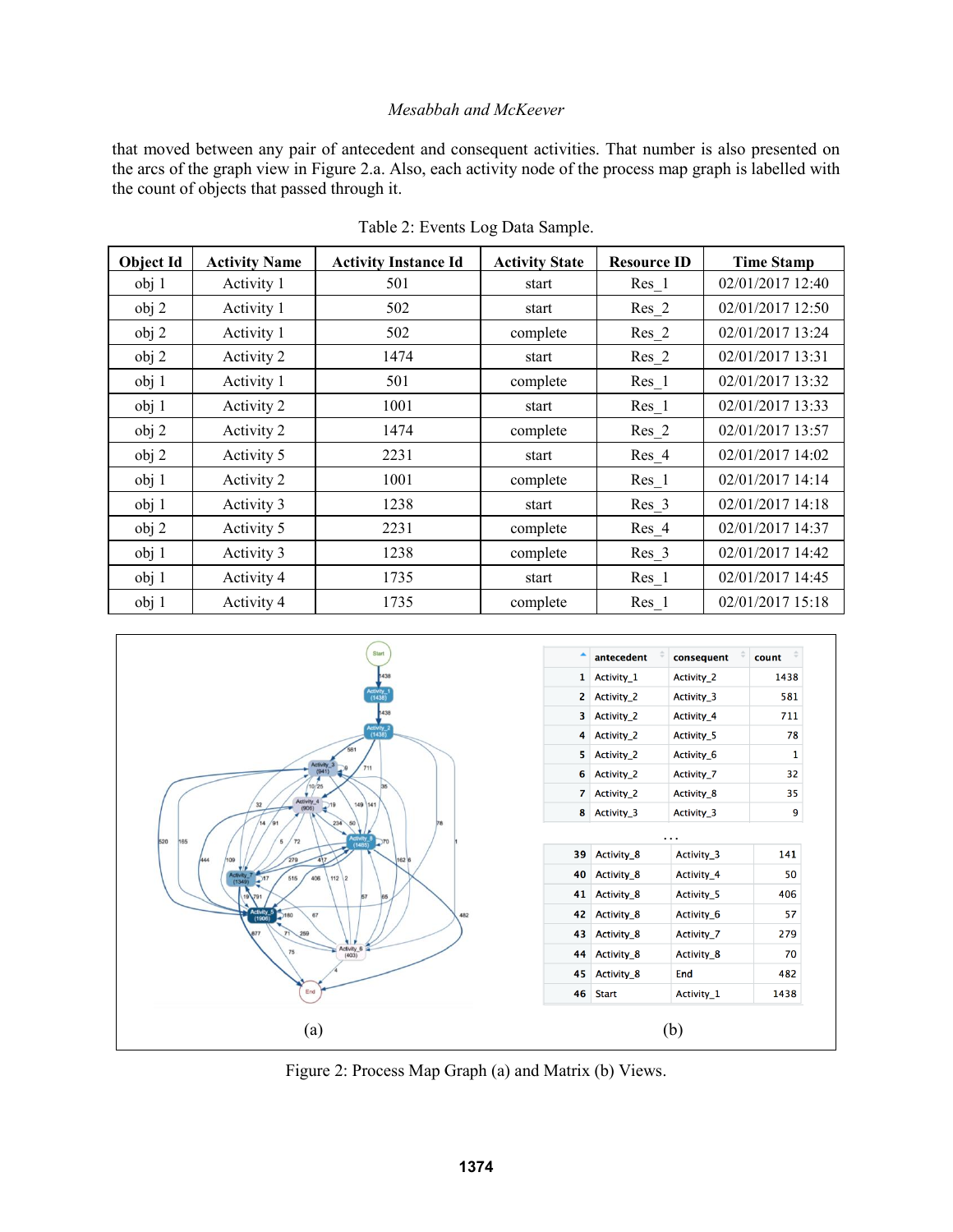The preceding matrix (i.e., Figure 2.b) along with the numerical information about the objects transactions within the process map will be used to construct: 1) activities adjacency matrix ( $\bm{A}$ ) and 2) the transition probability matrix  $(P)$ . Both matrices will be helpful for determining the agent pathways during the simulation of the ultimate model. The adjacency matrix (equation 1) enables the ASMB to identify the set of activities that agent can move to from the current one, while the transition probability matrix (equation 2) is used to reflect the likelihood of moving to any of these activities. The matrices are constructed as follows:

$$
A_{ij} = \begin{cases} 1, & if \text{ activity } i \text{ is a predecessor for activity } j \\ 0, & otherwise \end{cases}
$$
 (1)

Where both **i** and  $j = 1, 2, ..., m$ , and m is the number of the nodes in the process map graph. As mentioned earlier these nodes represent the different activities within the system. Since we have virtual Start and End nodes, the number of activities is  $(m-2)$ .

$$
P_{ij} = X_{ij}/C_i \tag{2}
$$

Where  $X_{ij}$  is the count of agents that moved from activity i to activity j, and  $C_i$  is the number of agents that passed through activity  $\boldsymbol{i}$ .

The ASMB will use the two matrices to build the DES model structure by creating a layout of 1) the basic blocks for all the activities and their queues; 2) the branching blocks and 3) the relevant connections between the blocks.

#### **3.2.2 Resources Analysis**

In addition to the process mining algorithm's ability to capture process pathways data, it is also able to derive data regarding the resources behavior within a business process from the system events log data (Swennen et al. 2016). The behavior of the resources within the business process can be analysed on many perspectives, including: 1) resources-activities involvement and 2) resources-agents involvement (Janssenswillen and Depaire 2017). For the scope of the current version of ASMB in this paper, we will analyze for resources-activities involvement. An activity-resource matrix  $(R)$  is defined in equation 3.

$$
R_{ij} = \begin{cases} 1, & \text{if resource i can handle activity } j \\ 0, & \text{otherwise} \end{cases}
$$
 (3)

Where  $i = 2, 3, ..., m-1$  (No resources are assigned to the start node  $(i = 1)$  nor the end node  $(i = m)$ , and  $j = 1, 2, ..., k$ , and **k** is the number of resources available. Figure 3 shows an example of an activity- resource matrix.

The ASMB relies on the information provided by the extracted activity-resource matrix to create the various resource pools and attach them to the relevant activity blocks within the auto-developed DES model for the underlying system.

### **3.3 Data Analyzer Component**

This component is responsible for extracting all the information regarding the processing times for the various activities, along with the inter-arrival times for the agents from the system events log data. In the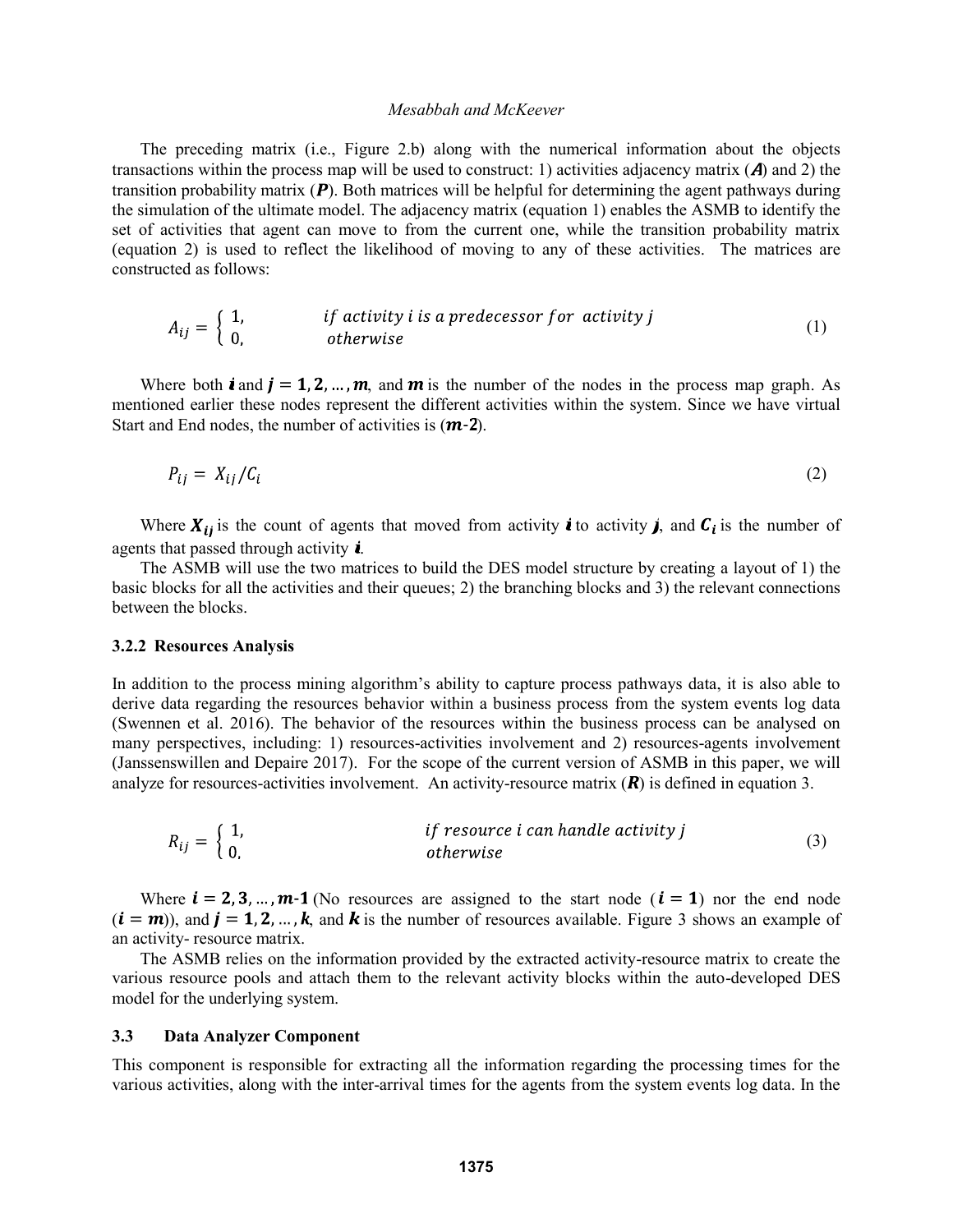classical approaches for developing DES models, this information is usually driven through direct observations via statistical sampling and measuring cycles techniques (Skoogh and Johansson 2008).

Data mining techniques are applied to the system events log data to retrieve two arrays for time stamps of the *start* and *complete* events for each activity of the business process. The absolute time difference between the two arrays will be the array of the activity processing times. Afterwards, statistical distribution fitting techniques can be used to estimate a statistical distribution for the processing time of each activity (Law 2008). The ASMB relies on these distributions for generating random processing times for the various activity blocks in the developed model. For simplicity, the proposed ASMB described in this paper uses empirical distributions derived from activities processing time arrays for that purpose. But, ASMB can be easily adjusted to use parametric distributions estimated from the events log data.



Figure 3: Activity-Resource Matrix.

Similar to activities processing time analysis, the time stamps for the earliest start event for each agent will be retrieved from the system events log data. Then an array of the inter-arrival times between every two successive agents will be calculated. The values of this array will be fitted to relevant statistical distributions to be used for simulating agents arrival in the developed model using the ASMB.

### **3.4 Auto-Simulation Model Builder**

This component is responsible for building a DES model for the business process identified from the system events log files. To do this, we have developed a generic DES engine to construct a DES model based on specific inputs, which are listed in Table 3. These inputs are basically the outputs of both the process miner and data analyzer components for a given system events log data file.

Based on the inputs of Table 3, the DES engine creates a number of activity entities with a linked queue entity for each of them. It also creates a resources pool entity where the resources will be seized by and released to the various activities, subject to agents' interactions during the simulation run time. The work flow of the engine for simulating the DES model is quite simple. It is triggered by the first arrival event, where a sequence of activities (i.e., path of activities) for the arrived agent will be generated according to the AdjMtrx and TProbMtrx matrices (Figure 4). The agent then follows the simulated path of activities: it may be processed directly at any activity or queued up for a time before processing depending upon the resources available. As the simulation time advances, a series of events of different types (i.e., activity start or complete events and new agents arrival events) are created and occur sequentially until the simulation stopping condition is reached. Meanwhile, the engine collects the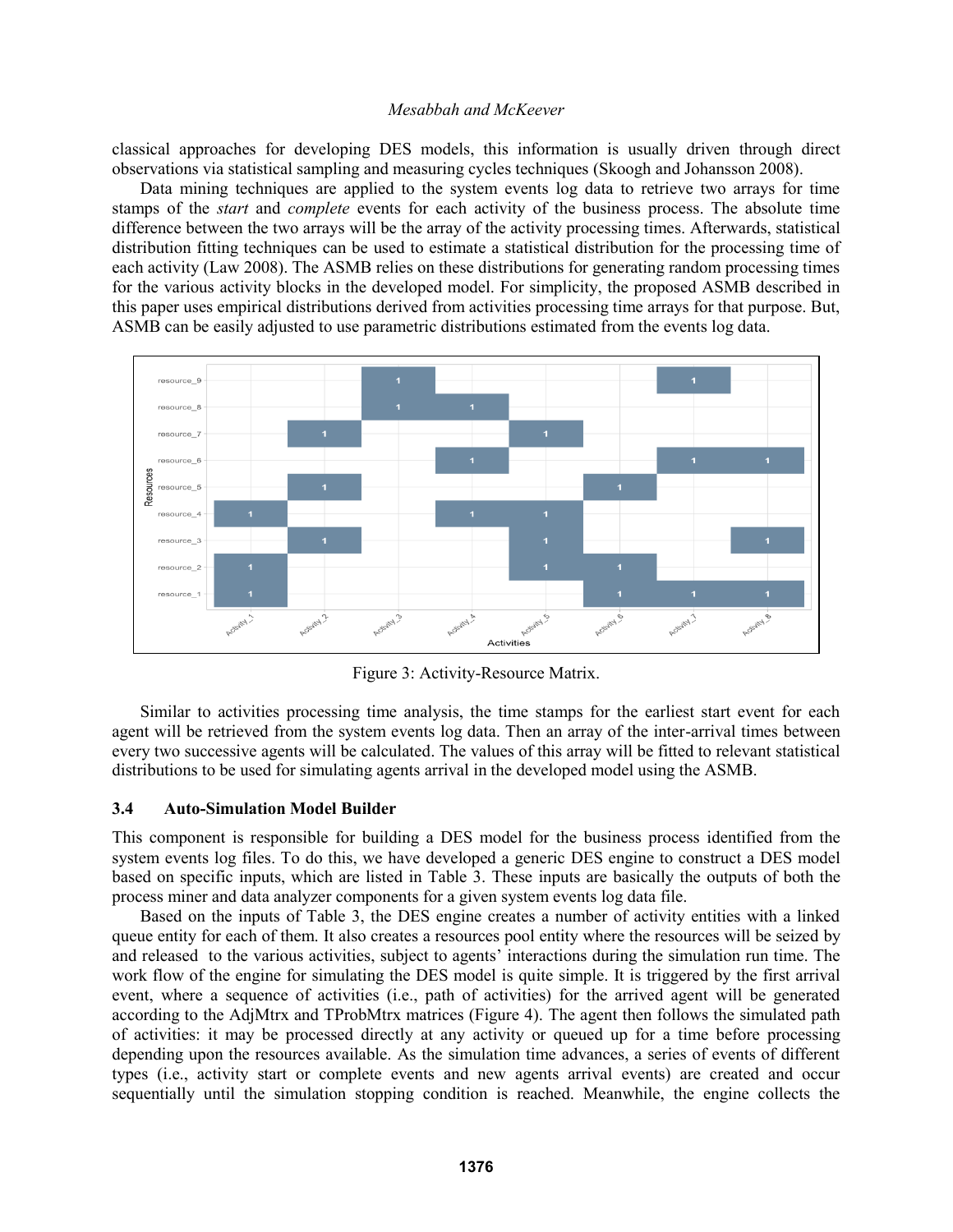relevant statistics regarding a set of performance measures, such as waiting times, queues lengths, resources utilization and agents cycle time.

| <b>Input Name</b> | <b>Description</b>                                   | <b>Source</b>        | <b>Equation No.</b> |
|-------------------|------------------------------------------------------|----------------------|---------------------|
| ActvArray         | Array of 'activity' classes, each class contains: 1) | Data Analyzer        |                     |
|                   | activity name; 2) activity id and 3) processing time |                      |                     |
|                   | distribution.                                        |                      |                     |
| ResArray          | Array of 'resource' classes, each class contains: 1) | Process Miner        |                     |
|                   | resource name and 2) resource id.                    |                      |                     |
| AdjMtrx           | Binary square matrix for connections between         | Process Miner        |                     |
|                   | activities                                           |                      |                     |
| TProbMtrx         | Transition probability matrix                        | Process Miner        |                     |
| ActvResMtr        | Binary matrix for resources assignment to activities | <b>Process Miner</b> | $\mathbf{R}$        |
| X                 |                                                      |                      |                     |
| InterArrDist      | Distribution for agents inter-arrival times          | Data Analyzer        |                     |
| SimTime           | The required simulation time                         | The User             |                     |

Table 3: DES Engine Inputs.



Figure 4: Sample of various simulated paths for arrived agents.

## **3.5 Running Scenarios**

The intrinsic idea behind the ASMB is to enable the managers to develop simulation models for their business in a simple way, using their information systems event logs to investigate possible scenarios to improve their business performance. Therefore, the DES engine is designed to provide flexibility to run different scenarios against the Business As Usual (BAU) scenario. The exploring scenarios may include changes for one or more of the following:

1. **Available Resources** – This can be done by applying changes to the *ActvResMtrx* matrix by either: i) reducing or increasing the activities to be processed by certain resource(s); ii) deleting a certain resource(s); or iii) adding more resource(s). Relevant changes need to take place in case of adding or deleting resource to the resources array (i.e., *ResArray*).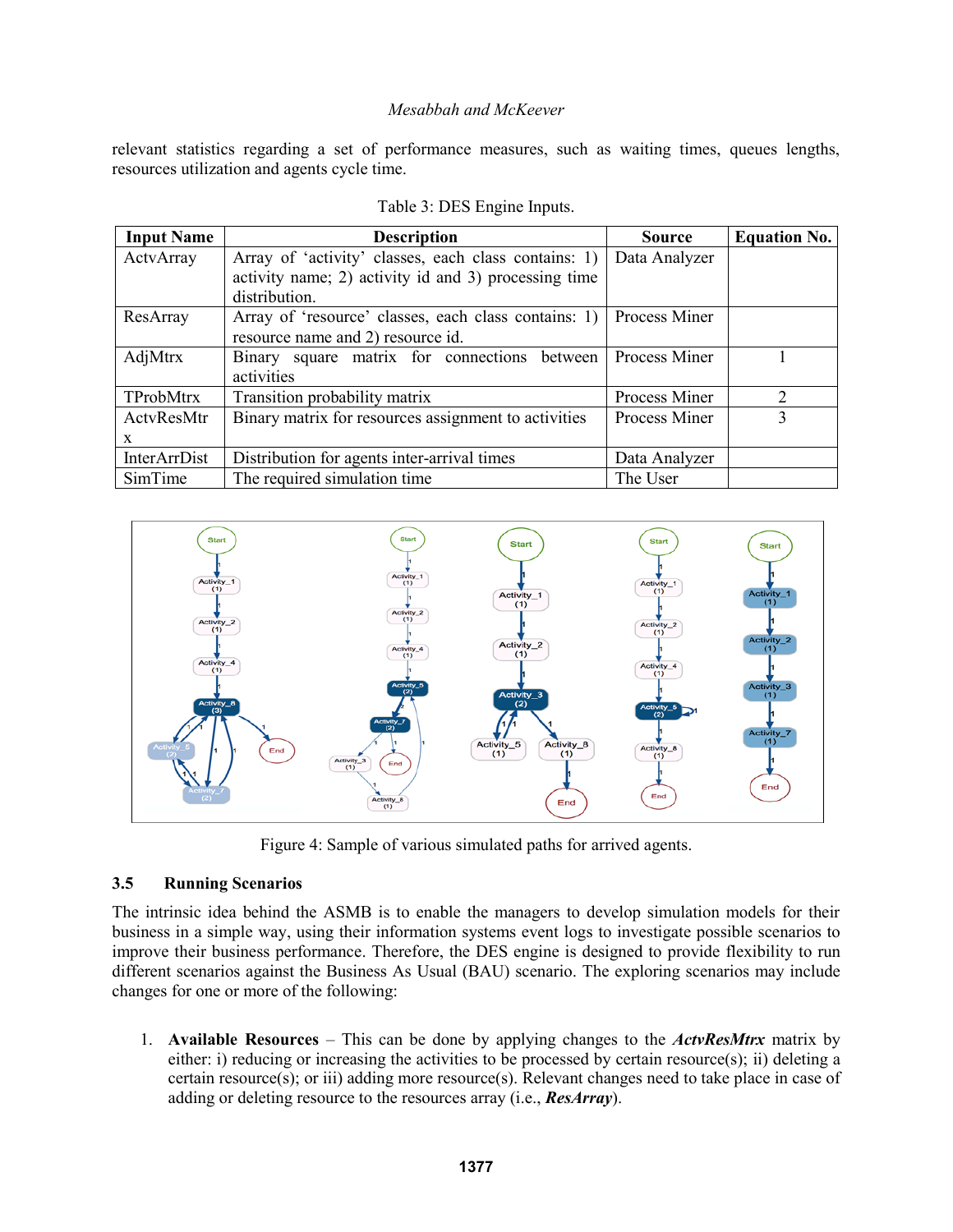- 2. **Activities Processing Times** This can be done by either: i) changing the parameters of the estimated distributions for some activities or ii) using a different distribution for one or more activities.
- 3. **Business Process Design** Changes to both *AdjMtrx* and *TProbMtrx* matrices can result in changes to the process map of the business process. The user may eliminate or add new activities by removing or adding columns and rows from/to the two matrices. Relevant changes also need to be applied to the *ActvResMtrx* matrix and the activities and resources arrays (i.e., *ResArray*  and *ActvArray*)
- 4. **Agent Arrival Rate** This can be done by either: i) changing the parameters of the estimated distribution for inter-arrival times between agents or ii) using a different distribution to simulate agents' arrivals to the system.

In the following section the simulation results of the auto-developed DES model are presented for the BAU scenario. Afterwards, a set of scenarios are investigated using this model for the purpose of improving business process performance.

## **4 SIMULATION RESULTS**

## **4.1 Model Validation and Verification**

A starting assumption in our model validation is that the original system events log files contain the tractions of the agents and the events that occurred. Both the process miner and data analyzer are considered as trusted unbiased bodies for building the conceptual model and collecting data simultaneously based on the internal databases of the actual system.

As mentioned earlier, the dataset used in this paper is a synthetic events log dataset for a business process of 8 activities, 9 resources (Figures 2 and 3) covering a logging time period of 25 days. The process miner and data analyzer process the log file for this business process and calculate all the required inputs for the generic DES engine as illustrated in Table 3. The DES engine is used to simulate the *BAU* scenario for the same time horizon as the original log file (i.e., for 25 days). Table 4 shows the simulation results for 20 runs of the model against the actual system data for a set of performance measures. The results reflect how the performance simulation model is close to the reality which reflects the verification of the developed model.

## **4.2 Model Scenarios**

The generic DES engine developed for ASMB facilitates different ways to explore scenarios for improving business process performance. We use two scenarios to demonstrate the efficacy of ASMB and its simulation engine. For simplicity, the two scenarios are developed to serve the same objective which is: improving the waiting times for the three activities with the highest waiting time as indicated in Table 4 (i.e., activities 1, 4 and 5). The first scenario *(S1)* is developed to improve the performance of the three activities by assigning more resources to them from the available set of resources. Under *S1*, the least three utilized resources, resources 5, 9 and 8 are assigned to activities 1, 4 and 5 respectively (within the constraints of the activity-resource matrix).

The second scenario *(S2)* adds one extra resource (i.e., resource 10) to the current set of resources, and it will be assigned to the three activities. Similar to the *BAU* scenario, and for the sake of consistency, both scenarios will be simulated for 20 runs. The outcomes for the two scenarios are reported in Table 5 along with calculations for the percentage deviations from the corresponding measures of performance under the **BAU** outcomes in Table 4. The same random generator seed is used for the two scenarios and the *BAU* one, also to ensure the consistency when comparing them against each other.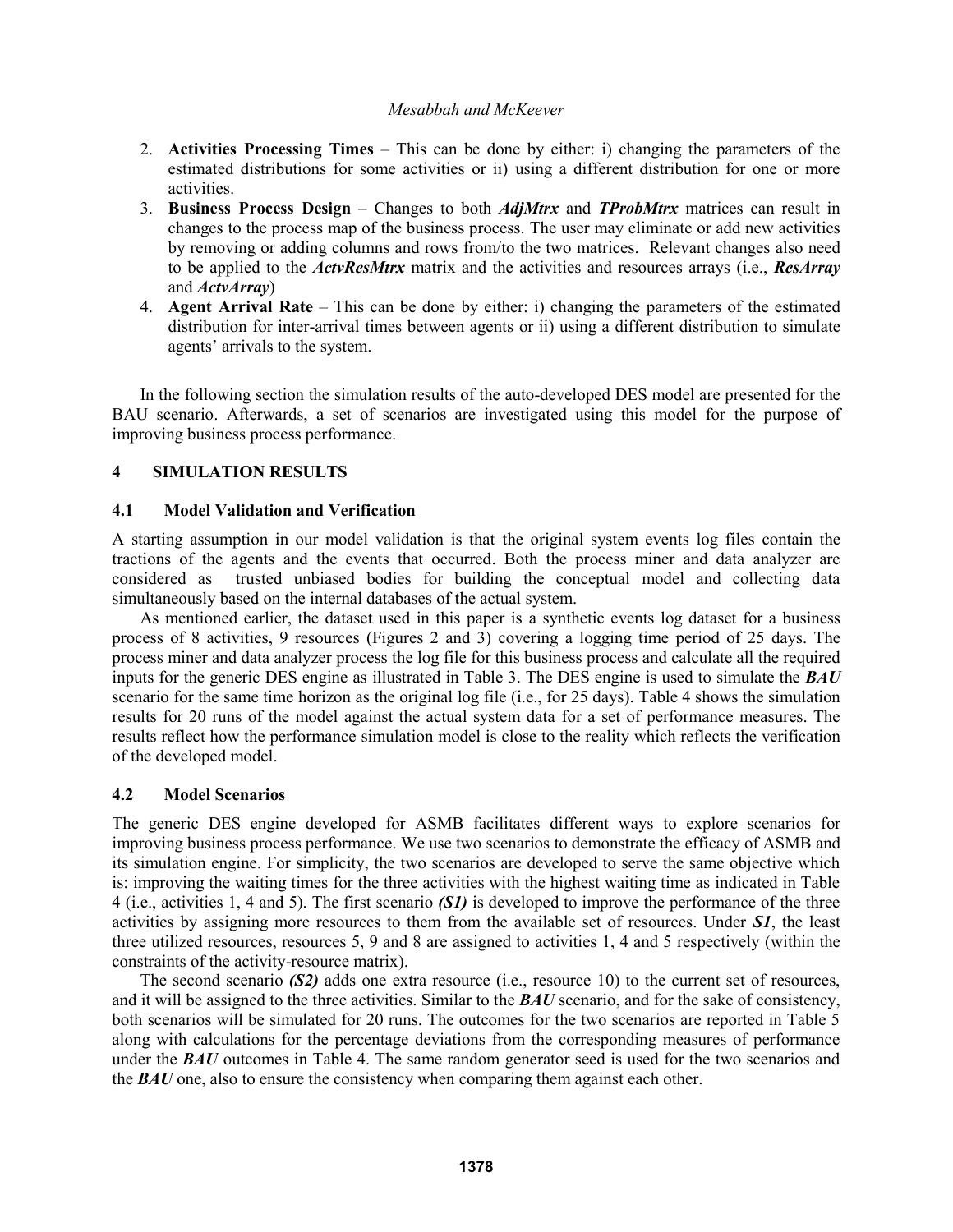| <b>Average Waiting Time (Hours)</b>     |         |                    |       |                    |  |                    |  |                    |  |                    |  |                    |         |  |
|-----------------------------------------|---------|--------------------|-------|--------------------|--|--------------------|--|--------------------|--|--------------------|--|--------------------|---------|--|
| Activity                                | Activ 1 | Activ <sub>2</sub> |       | Activ <sub>3</sub> |  | Activ <sub>4</sub> |  | Activ <sub>5</sub> |  | Activ <sub>6</sub> |  | Activ <sub>7</sub> | Activ 8 |  |
| No.                                     |         |                    |       |                    |  |                    |  |                    |  |                    |  |                    |         |  |
| Simulation                              | 0.29    | 0.15               | 0.28  |                    |  | 0.30               |  | 0.31               |  | 0.13               |  | 0.19               | 0.25    |  |
| Actual                                  | 0.34    | 0.15               | 0.31  |                    |  | 0.35               |  | 0.33               |  | 0.12               |  | 0.23               | 0.29    |  |
| <b>Average Queue Length</b>             |         |                    |       |                    |  |                    |  |                    |  |                    |  |                    |         |  |
| Activity                                | Activ 1 | Activ <sub>2</sub> |       | Activ <sub>3</sub> |  | Activ 4            |  | Activ <sub>5</sub> |  | Activ <sub>6</sub> |  | Activ <sub>7</sub> | Activ 8 |  |
| No.                                     |         |                    |       |                    |  |                    |  |                    |  |                    |  |                    |         |  |
| Simulation                              | 1.43    | 0.93               |       | 1.10               |  | 1.12               |  | 1.67               |  | 0.59               |  | 1.04               | 1.31    |  |
| Actual                                  | 1.61    | 0.97               |       | 1.15               |  | 1.22               |  | 1.74               |  | 0.58               |  | 1.13               | 1.42    |  |
| <b>Resources Utilization (%)</b>        |         |                    |       |                    |  |                    |  |                    |  |                    |  |                    |         |  |
| Resource                                | Res 1   | Res <sub>2</sub>   | Res 3 |                    |  | Res 4<br>Res 5     |  | Res 6              |  | Res 7              |  | Res 8              | Res 9   |  |
| No.                                     |         |                    |       |                    |  |                    |  |                    |  |                    |  |                    |         |  |
| Simulation                              | 86      | 92                 | 91    | 95                 |  | 64                 |  | 86                 |  | 88                 |  | 85                 | 77      |  |
| Actual                                  | 83      | 88                 | 87    | 91                 |  | 61                 |  | 82                 |  | 84                 |  | 81                 | 73      |  |
| <b>Average Agent Cycle Time (Hours)</b> |         |                    |       |                    |  |                    |  |                    |  |                    |  |                    |         |  |
| Simulation                              | 4.67    |                    |       |                    |  |                    |  |                    |  |                    |  |                    |         |  |
| Actual                                  | 5.03    |                    |       |                    |  |                    |  |                    |  |                    |  |                    |         |  |

Table 4: Simulation results for 20 runs versus the real system data.

The results presented in Table 5, suggested that both *S1* and *S2* scenarios managed to achieve their objective to improve the performance of activities 1, 4 and 5. However, some undesired effects appeared under the two scenarios. Although  $SI$  is more efficient than  $S2$  since there are no incurred costs for new resources, some other activities' performance are negatively impacted (orange highlighted cells). In addition, the utilization for some resources has dropped as another side effect of this scenario. *S2* has a positive impact on all activities' performance despite the negative effect on the old resources utilization (yellow highlighted cells). We also note that both scenarios have a positive impact on the overall agent cycle time. However the magnitude of *S2* in this regard is higher than *S1*, but the increased costing of hiring extra resources should also be considered.

## **5 CONCLUSION**

The main objective of this research is to present a generic and automated end to end simulation framework that produces an accurate unbiased simulation model, based on a conceptual model and various metadata derived from actual system recordings of process events. The different components of the ASMB framework are discussed in this paper along with evaluation of its functionality using a synthetic events log data for a business process. The simulation results suggested that the outcomes of the auto-generated DES model for the underlying business process are similar in comparison to the actual system data. To explore the efficacy of the ASMB, two scenarios are investigated to target the improvement of certain activities with long waiting times and queues lengths by 1) changing the specialization of low utilized resources and 2) adding extra resources to the system. The simulation results for the two scenarios demonstrate tangible improvements for the business process performance, in particular reduction in agents waiting times and a shortening of the waiting queues along with significant improvement in agents cycle time.

The hybridization of process mining and simulation techniques in this research has provided more capabilities beyond those suggested in previous attempts in this research area. In addition to the role of developing the conceptual model, the process mining algorithms are able to extract all the metadata needed to trigger a generic DES engine that can simulate both "as-is" and "to-be" business process scenarios. There are multiple benefits of the ASMB including: 1) Significant saving to the time and costs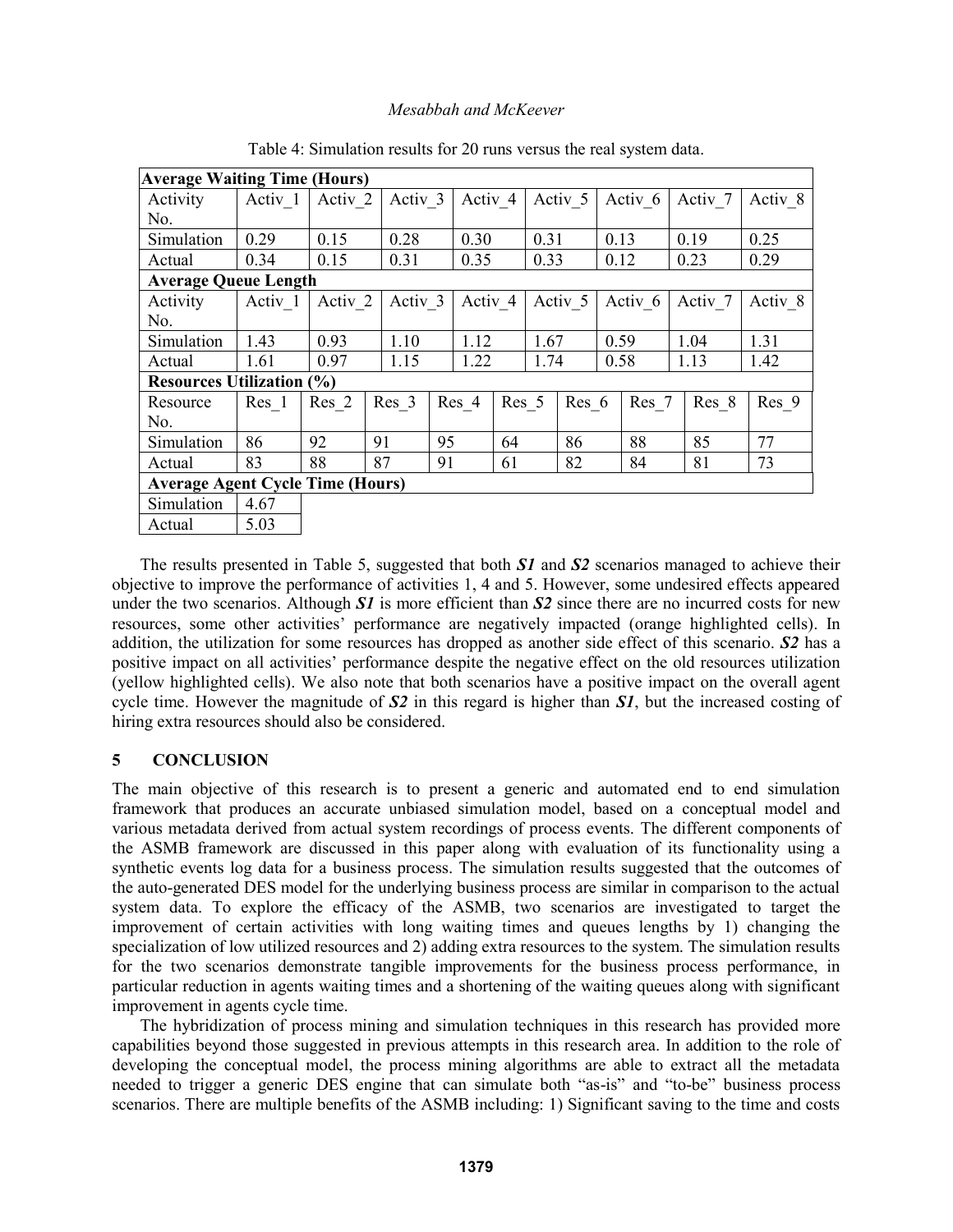of using the conventional simulation modelling steps; 2) Reducing the modeler role and their involvement in the model development process 3) Generation of an unbiased conceptual model as an auto-input to the simulation model and 4) High level of flexibility as the model is updated automatically subject to the changes in the system logs which reflects the changes of the real business process. We also note that the quality of the developed model is highly dependent on the quality of the system events log data. If the underlying data is deficient, the accuracy of the resultant model in this case will be compromised. Our work can be extended to enhance the developed DES engine and make it more sophisticated. For example, handling cases where there are limited capacities for the waiting queues of the various activities.

| <b>Average Waiting Time (Hours)</b>     |         |                    |       |                  |                    |                   |        |                    |        |          |        |                    |        |         |               |
|-----------------------------------------|---------|--------------------|-------|------------------|--------------------|-------------------|--------|--------------------|--------|----------|--------|--------------------|--------|---------|---------------|
| <b>Activity No.</b>                     | Activ_1 | Activ_2            |       |                  | Activ $3$          | Activ 4           |        | Activ <sub>5</sub> |        | Activ 6  |        | Activ_7            |        | Activ_8 |               |
| S1                                      | 0.13    | 0.17               |       |                  | 0.46               |                   | 0.24   | 0.19               |        | 0.16     |        | 0.20               |        | 0.18    |               |
| $(+/-)$ %                               | $-55%$  | 13%                |       | 64%              |                    | $-20%$            |        | $-39%$             |        | 23%      |        | $5\%$              |        | $-28%$  |               |
| S <sub>2</sub>                          | 0.11    | 0.09               |       | 0.19             |                    | 0.12              |        | 0.11               |        | 0.06     |        | 0.10               |        | 0.12    |               |
| $(+/-)$ %                               | $-62%$  | $-40%$             |       | $-32%$           |                    | $-60%$            |        | $-65%$             |        | $-54%$   |        | $-47%$             |        |         | $-52%$        |
| <b>Average Queue Length</b>             |         |                    |       |                  |                    |                   |        |                    |        |          |        |                    |        |         |               |
| <b>Activity No.</b>                     | Activ 1 | Activ <sub>2</sub> |       |                  | Activ <sub>3</sub> | Activ 4           |        | Activ <sub>5</sub> |        | Activ 6  |        | Activ <sub>7</sub> |        | Activ 8 |               |
| S1                                      | 0.83    | 1.00               |       | 1.55             |                    | 1.02              |        | 1.14               |        | 0.69     |        | 1.11               |        | 1.05    |               |
| $(+/-)$ %                               | $-42%$  | 8%                 |       | 41%              |                    | $-9\%$            |        | $-32%$             |        | 17%      |        | 7%                 |        | $-20%$  |               |
| S <sub>2</sub>                          | 0.76    | 0.66               |       | 0.88             |                    | 0.64              |        | 0.81               |        | 0.41     |        | 0.71               |        | 0.82    |               |
| $(+/-)$ %                               | $-47%$  | $-29%$             |       | $-20%$           |                    | $-43%$<br>$-51\%$ |        |                    | $-31%$ |          | $-32%$ |                    | $-37%$ |         |               |
| <b>Resources Utilization (%)</b>        |         |                    |       |                  |                    |                   |        |                    |        |          |        |                    |        |         |               |
| Resource No.                            | $Res_1$ | Res <sub>2</sub>   |       | Res 3            | Res 4              |                   | Res 5  | $Res_6$            |        | Res 7    |        | Res 8              | Res 9  |         | <b>Res</b> 10 |
| S1                                      | 80      | 85                 | 85    |                  | 90                 | 75                |        | 83                 |        | 83       | 93     |                    | 89     |         |               |
| $(+/-)$ %                               | $-7\%$  | $-8%$              | $-7%$ |                  | $-5%$              |                   | 17%    | $-3%$              |        | $-6\%$   | 9%     |                    | 16%    |         |               |
| S <sub>2</sub>                          | 75      | 81                 | 80    |                  | 85                 |                   | 55     | 76                 |        | 78<br>78 |        |                    | 70     |         | 85            |
| $(+/-)$ %                               | $-13%$  | $-12%$             |       | $-12%$<br>$-11%$ |                    |                   | $-14%$ | $-12%$             | $-11%$ |          | $-8%$  |                    | $-9%$  |         |               |
| <b>Average Agent Cycle Time (Hours)</b> |         |                    |       |                  |                    |                   |        |                    |        |          |        |                    |        |         |               |
| S <sub>1</sub>                          | 4.44    |                    |       |                  |                    |                   |        |                    |        |          |        |                    |        |         |               |
| $(+/-)$ %                               | $-5\%$  |                    |       |                  |                    |                   |        |                    |        |          |        |                    |        |         |               |
| S <sub>2</sub>                          | 3.84    |                    |       |                  |                    |                   |        |                    |        |          |        |                    |        |         |               |
| $(+/-)$ %                               | $-18%$  |                    |       |                  |                    |                   |        |                    |        |          |        |                    |        |         |               |

Table 5: Scenarios results for 20 runs and the percentage deviations of the BAU scenario performance.

#### **REFERENCES**

- Abohamad, W., A. Ramy, and A. Arisha. 2017. "A Hybrid Process-Mining Approach for Simulation Modeling." In *Proceedings of the 2017 Winter Simulation Conference ,*edited by W. K. V. Chan et al., 1527-1538, Piscataway, New Jersey: IEEE.
- Aguirre, S., C. Parra, and J. Alvarado. 2012. "Combination of Process Mining and Simulation Techniques for Business Process Redesign: a methodological approach." International Symposium on Data-Driven Process Discovery and Analysis.
- Balaban, M., P. Hester, and S. Diallo. 2014. "Towards a Theory of Multi-Method M&S Approach: part I." In *Proceedings of the 2014 Winter Simulation Conference,* edited by A. Tolk et al. , 1652-1663, Piscataway, New Jersey: IEEE.
- Figueira, G., and B. Almada-Lobo. 2014. "Hybrid Simulation-Optimization Methods: A Taxonomy and Discussion." *Simulation Modelling Practice and Theory* 46:118-134. doi: 10.1016/j.simpat.2014.03.007.